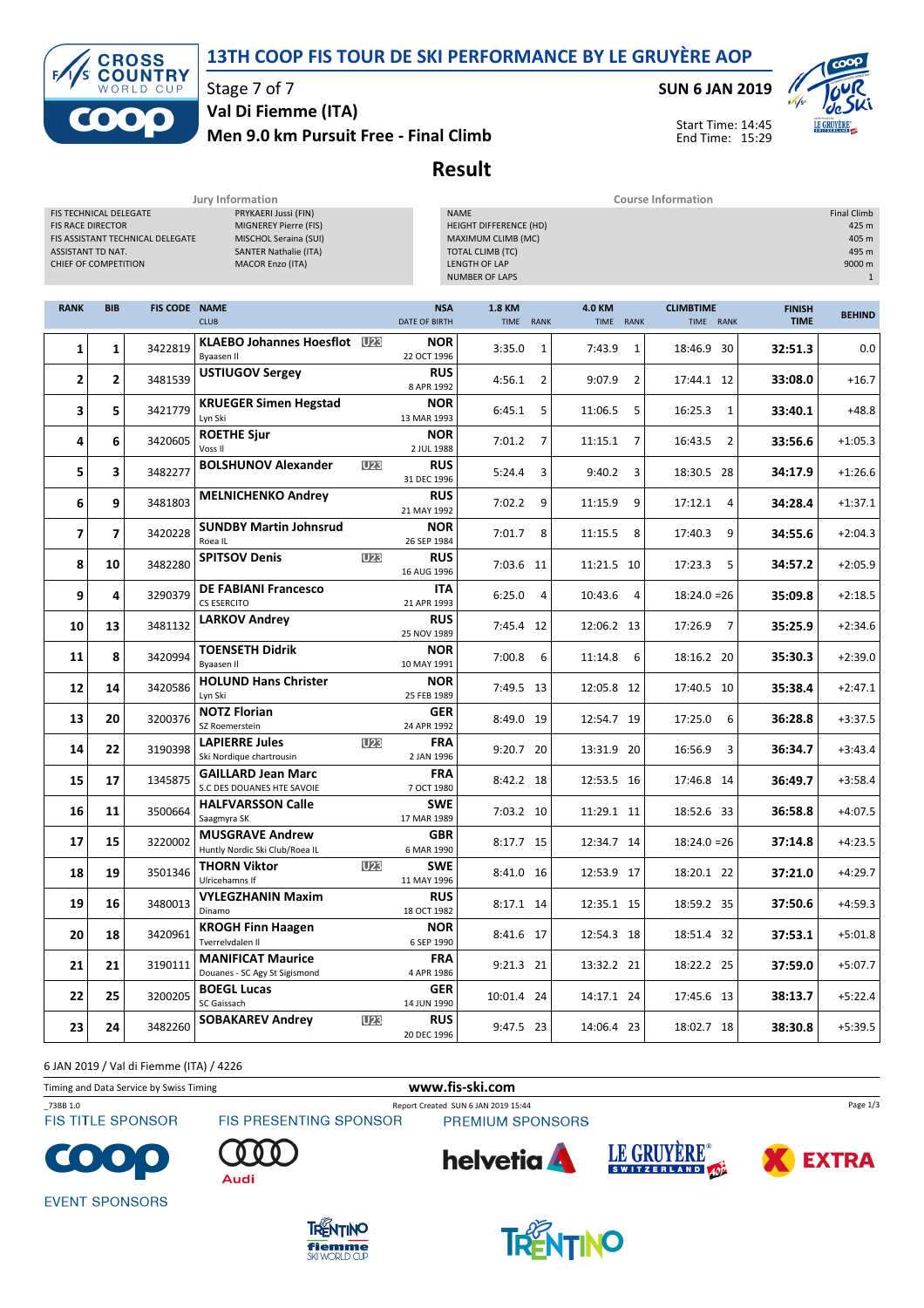## 13TH COOP FIS TOUR DE SKI PERFORMANCE BY LE GRUYÈRE AOP



Stage 7 of 7 Val Di Fiemme (ITA)

Men 9.0 km Pursuit Free - Final Climb

SUN 6 JAN 2019



Start Time: 14:45 End Time: 15:29

# Result

| <b>RANK</b> | <b>BIB</b> | FIS CODE NAME |                                                               | <b>NSA</b>                              | 1.8 KM     | 4.0 KM     | <b>CLIMBTIME</b> | <b>FINISH</b> | <b>BEHIND</b> |
|-------------|------------|---------------|---------------------------------------------------------------|-----------------------------------------|------------|------------|------------------|---------------|---------------|
|             |            |               | <b>CLUB</b>                                                   | DATE OF BIRTH                           | TIME RANK  | TIME RANK  | TIME RANK        | <b>TIME</b>   |               |
| 24          | 29         | 3020003       | <b>ESTEVE ALTIMIRAS Irineu</b><br><b>NEC</b>                  | <b>U23</b><br><b>AND</b><br>21 JUN 1996 | 10:45.3 27 | 14:52.4 28 | 17:35.9<br>8     | 38:33.8       | $+5:42.5$     |
| 25          | 26         | 3190268       | <b>BACKSCHEIDER Adrien</b><br>Douane - Gerardmer Ski Nordique | <b>FRA</b><br>7 AUG 1992                | 10:12.6 25 | 14:26.0 25 | 18:19.3 21       | 38:48.6       | $+5:57.3$     |
| 26          | 28         | 3200356       | <b>DOBLER Jonas</b><br>SC Traunstein                          | <b>GER</b><br>4 MAY 1991                | 10:45.7 28 | 14:52.0 27 | 18:01.5 17       | 39:00.5       | $+6:09.2$     |
| 27          | 23         | 3190302       | <b>PARISSE Clement</b><br>MegEve                              | <b>FRA</b><br>6 JUL 1993                | 9:35.6 22  | 13:47.9 22 | 19:14.2 39       | 39:21.8       | $+6:30.5$     |
| 28          | 27         | 3500015       | <b>RICKARDSSON Daniel</b><br>Hudiksvalls IF                   | <b>SWE</b><br>15 MAR 1982               | 10:29.5 26 | 14:39.8 26 | 18:54.1 34       | 39:44.2       | $+6:52.9$     |
| 29          | 31         | 3200072       | <b>KATZ Andreas</b><br>SV Baiersbronn                         | <b>GER</b><br>8 JAN 1988                | 11:31.9 30 | 15:47.8 30 | 17:58.2 16       | 40:01.2       | $+7:09.9$     |
| 30          | 33         | 3300190       | YOSHIDA Keishin<br>Japan Self Defense Forces Physical         | <b>JPN</b><br>12 JAN 1987               | 12:06.0 32 | 16:20.8 32 | 18:21.3 23       | 41:02.3       | $+8:11.0$     |
| 31          | 34         | 1362656       | <b>LIVERS Toni</b><br>Davos                                   | <b>SUI</b><br>2 JUN 1983                | 12:55.1 33 | 17:11.3 33 | 17:53.0 15       | 41:13.1       | $+8:21.8$     |
| 32          | 30         | 3510342       | <b>BAUMANN Jonas</b><br>Tambo Spluegen                        | <b>SUI</b><br>27 MAR 1990               | 11:31.5 29 | 15:47.4 29 | 19:13.3 38       | 41:16.4       | $+8:25.1$     |
| 33          | 38         | 3480695       | <b>BESSMERTNYKH Alexander</b>                                 | <b>RUS</b><br>15 SEP 1986               | 13:39.1 37 | 17:55.9 37 | 17:42.0 11       | 41:49.3       | $+8:58.0$     |
| 34          | 36         | 3290321       | <b>GARDENER Stefano</b><br><b>CS CARABINIERI</b>              | <b>ITA</b><br>11 OCT 1990               | 13:07.3 35 | 17:23.8 35 | 18:21.9 24       | 41:57.0       | $+9:05.7$     |
| 35          | 32         | 3290407       | <b>SALVADORI Giandomenico</b><br><b>GS FIAMMEGIALLE</b>       | <b>ITA</b><br>8 OCT 1992                | 11:57.9 31 | 16:19.6 31 | 19:16.8 40       | 41:57.3       | $+9:06.0$     |
| 36          | 37         | 3300373       | MIYAZAWA Hiroyuki<br>JR East Ski Team                         | <b>JPN</b><br>12 OCT 1991               | 13:27.5 36 | 17:44.1 36 | 18:42.2 29       | 42:37.1       | $+9:45.8$     |
| 37          | 41         | 3250038       | <b>EINARSSON Snorri Eythor</b><br>Ullur                       | ISL<br>21 FEB 1986                      | 14:54.5 40 | 19:10.7 40 | 18:10.7 19       | 43:28.6       | $+10:37.3$    |
| 38          | 35         | 3500991       | <b>WESTBERG Karl-Johan</b><br>Boraas Sk                       | <b>SWE</b><br>9 DEC 1992                | 13:06.9 34 | 17:23.4 34 | 20:10.1 42       | 43:41.6       | $+10:50.3$    |
| 39          | 39         | 3150509       | <b>KNOP Petr</b><br>Dukla Liberec                             | <b>CZE</b><br>12 MAY 1994               | 14:46.4 38 | 19:02.6 38 | 19:12.1 37       | 44:25.2       | $+11:33.9$    |
| 40          | 40         | 3150519       | <b>FELLNER Adam</b><br>Fenix Ski team jesenik                 | <b>CZE</b><br>10 AUG 1993               | 14:51.7 39 | 19:06.1 39 | 19:55.1 41       | 45:13.5       | $+12:22.2$    |
| 41          | 42         | 3501183       | <b>LAGESON Simon</b><br>Falun Borlaenge SK                    | <b>SWE</b><br>24 JUN 1994               | 15:34.0 41 | 19:49.0 41 | 20:43.2 43       | 46:41.5       | $+13:50.2$    |
| 42          | 43         | 3530772       | <b>LUSTGARTEN Benjamin</b><br>Craftsbury Nordic Ski Club      | <b>USA</b><br>17 APR 1992               | 19:18.9 42 | 23:35.4 42 | 19:00.6 36       | 48:45.8       | $+15:54.5$    |
| 43          | 44         | 3550114       | <b>BIKSE Indulis</b><br><b>IB SKI TEAM</b>                    | LAT<br>15 SEP 1995                      | 26:19.9 43 | 30:36.4 43 | 18:47.7 31       | 55:32.0       | $+22:40.7$    |
| nid Not     |            |               |                                                               |                                         |            |            |                  |               |               |

Did Not Start 12 3510023 COLOGNA Dario<br>
Val Müstair<br>
11 MAR 1986 11 MAR 1986

6 JAN 2019 / Val di Fiemme (ITA) / 4226



**fiemme**<br>SKI WORLD CUP